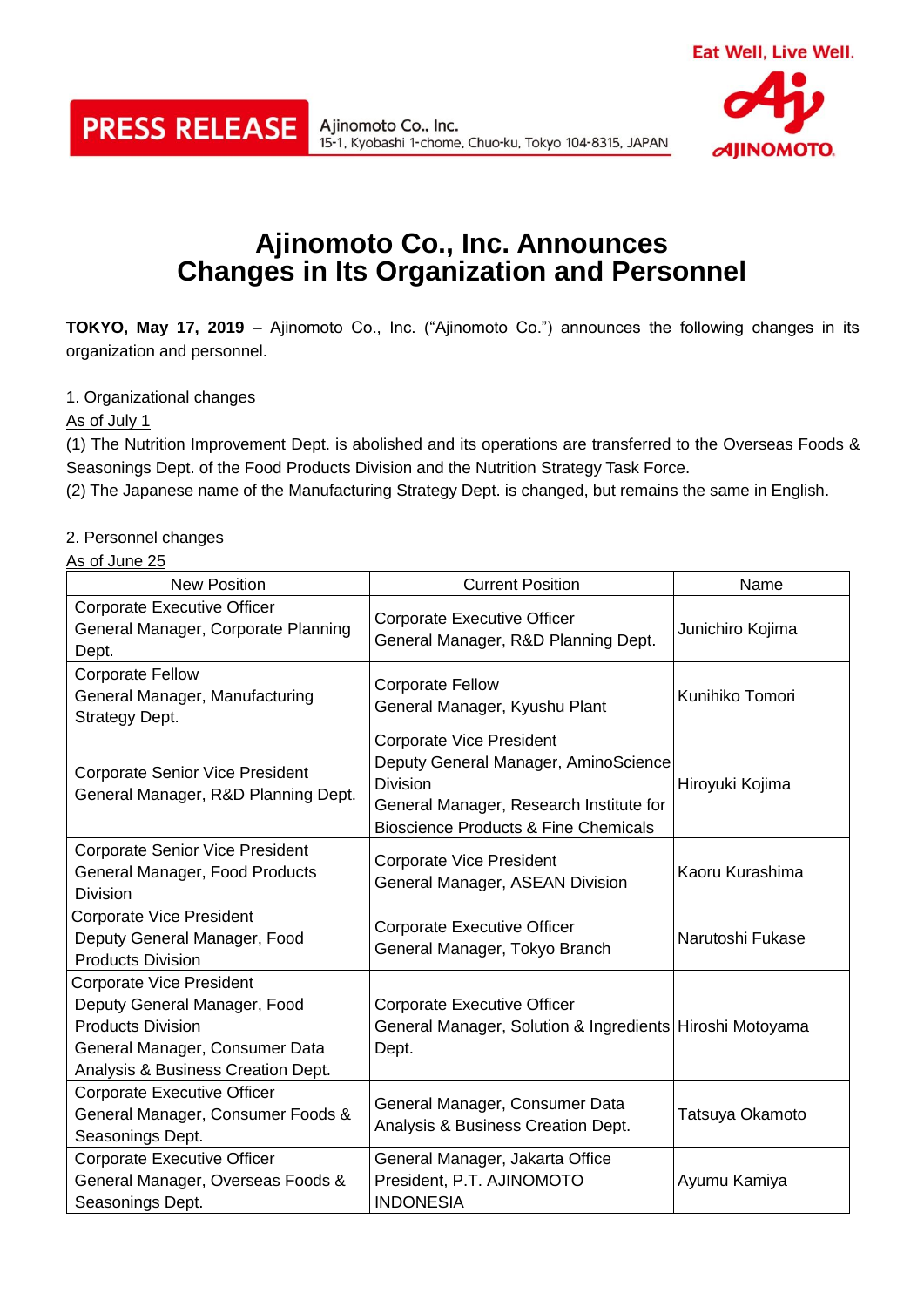| <b>New Position</b>                                                 | <b>Current Position</b>                  | Name                   |
|---------------------------------------------------------------------|------------------------------------------|------------------------|
| Corporate Executive Officer                                         | Corporate Executive Officer              |                        |
| General Manager, Global Frozen Foods                                | General Manager, Food Production &       | Hideaki Kawana         |
| Strategy Dept.                                                      | <b>Technology Administration Center</b>  |                        |
|                                                                     |                                          |                        |
| <b>Corporate Executive Officer</b>                                  | General Manager, Overseas Foods &        | Hiroyuki Teramoto      |
| General Manager, Tokyo Branch                                       | Seasonings Dept.                         |                        |
| Corporate Executive Officer                                         | AJINOMOTO DO BRASIL INDUSTRIA E          |                        |
| General Manager, Food Production &                                  | COMERCIO DE ALIMENTOS LTDA.              | Toshiyuki Mochizuki    |
| <b>Technology Administration Center</b>                             |                                          |                        |
| <b>Corporate Vice President</b>                                     |                                          |                        |
| General Manager, Institute of Food                                  | Corporate Executive Officer              | Jiro Sakamoto          |
| Sciences and Technologies                                           | Promasidor Holdings Ltd.                 |                        |
| <b>Corporate Vice President</b>                                     | Corporate Executive Officer              |                        |
| General Manager, AminoScience                                       | Deputy General Manager, Europe &         |                        |
| <b>Division</b>                                                     | <b>Africa Division</b>                   | <b>Gwinnett Bompas</b> |
| General Manager, Production &                                       | General Manager, Pharmaceutical          |                        |
| <b>Technology Administration Center</b>                             | <b>Custom Manufacturing Dept.</b>        |                        |
| <b>Corporate Vice President</b>                                     | <b>Corporate Fellow</b>                  |                        |
| Deputy General Manager,                                             | General Manager, Material &              |                        |
| <b>AminoScience Division</b>                                        | Technology Solutions Labs., Research     | Hiroshi Shiragami      |
| General Manager, Research Institute for                             | Institute for Bioscience Products & Fine |                        |
| <b>Bioscience Products &amp; Fine Chemicals</b>                     | Chemicals                                |                        |
| <b>Corporate Executive Officer</b>                                  | Corporate Executive Officer              |                        |
| General Manager, Specialty Chemicals                                | President, Ajinomoto Fine-Techno Co.,    | Tadahiko Yokota        |
| Dept.                                                               | Inc.                                     |                        |
| Corporate Executive Officer                                         | Corporate Executive Officer              |                        |
| General Manager, Pharmaceutical                                     | President, Ajinomoto Althea, Inc.        | David Enloe            |
| <b>Custom Manufacturing Dept.</b>                                   |                                          |                        |
| Corporate Executive Officer                                         | <b>Corporate Executive Officer</b>       |                        |
| General Manager, Kyushu Plant                                       | General Manager, Production &            | Koji Tamura            |
|                                                                     | <b>Technology Administration Center</b>  |                        |
| <b>Corporate Vice President</b>                                     | <b>Corporate Fellow</b>                  |                        |
| General Manager, North America                                      | General Manager, North America           |                        |
| Division and General Manager, Chicago                               | Division and General Manager, Chicago    | <b>Tatsuya Sato</b>    |
| Office                                                              | Office                                   |                        |
| President, Ajinomoto Health & Nutrition                             | President, Ajinomoto Health & Nutrition  |                        |
| North America, Inc.                                                 | North America, Inc.                      |                        |
| Corporate Executive Officer                                         | President, Ajinomoto Foods North         |                        |
| President, Ajinomoto Foods North                                    | America, Inc.                            | Sumio Maeda            |
| America, Inc.                                                       |                                          |                        |
| <b>Corporate Vice President</b><br>General Manager, Europe & Africa |                                          |                        |
| Division and General Manager, Paris                                 | Corporate Executive Officer              |                        |
| Office                                                              | General Manager, Specialty Chemicals     | Yoshiteru Masai        |
| President, AJINOMOTO FOODS                                          | Dept.                                    |                        |
| EUROPE S.A.S.                                                       |                                          |                        |
| Corporate Executive Officer                                         |                                          |                        |
| General Manager, Manila Office and                                  |                                          |                        |
| General Manager, Jakarta Office                                     | General Manager, Manila Office           |                        |
| President, AJINOMOTO PHILIPPINES                                    | President, AJINOMOTO PHILIPPINES         | Ichiro Sakakura        |
| <b>CORPORATION</b>                                                  | <b>CORPORATION</b>                       |                        |
| President, P.T. AJINOMOTO                                           |                                          |                        |
| <b>INDONESIA</b>                                                    |                                          |                        |
|                                                                     |                                          |                        |

As of June 25